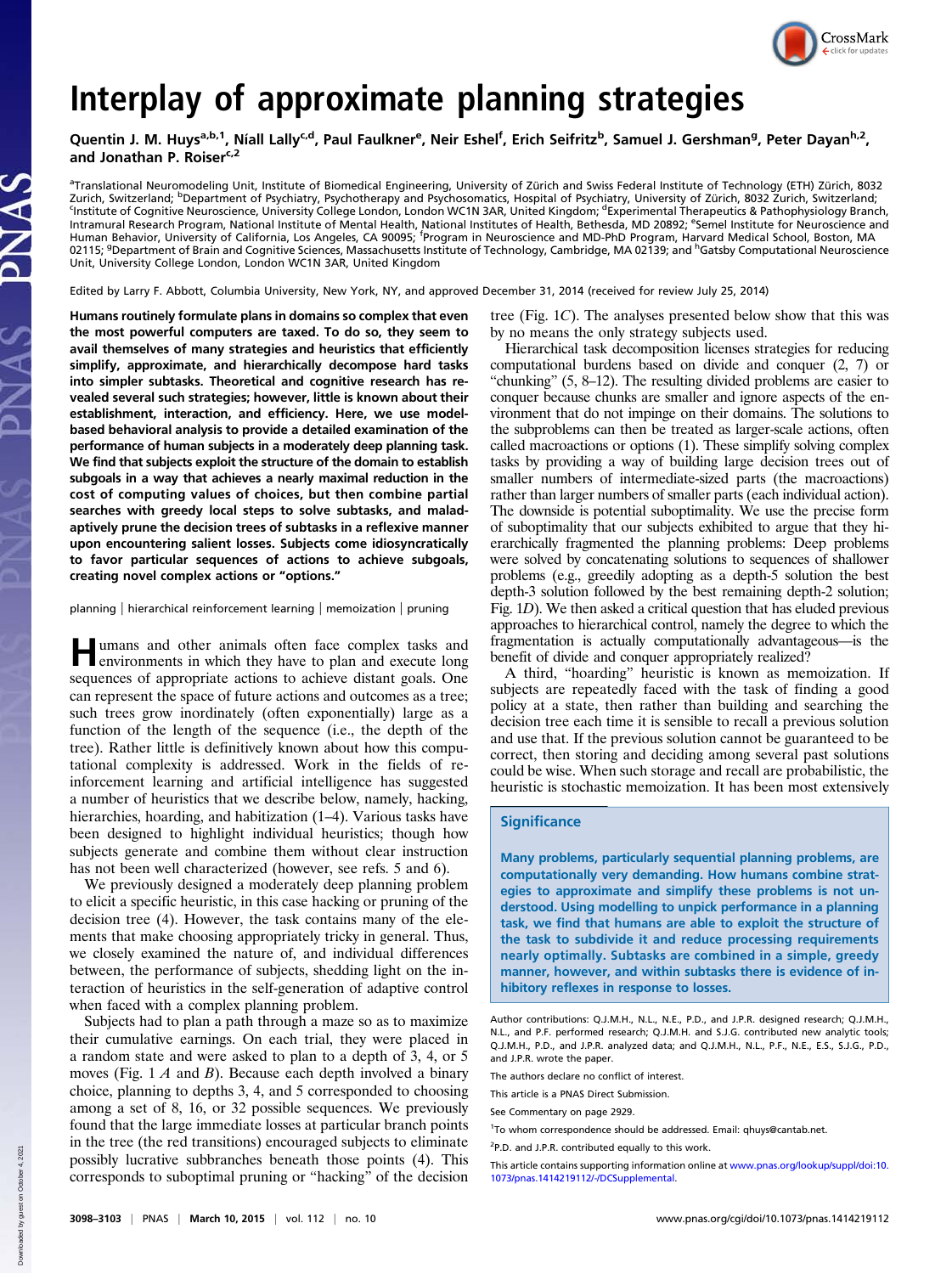

Fig. 1. Task. (A) Task display. On each trial, subjects saw six boxes. The bright box indicated the randomly chosen starting location. The number of moves to plan was displayed at the top. During the decision time of 9 s, subjects had to plan between three and five moves. Then, during the input time of 2.5 s, they had to enter their plan as a single sequence of right/left button presses in one go and without immediate feedback as to what state they were currently in or what rewards they had earned in the choice sequence so far. After the entire sequence had been entered, the chosen sequence and the rewards earned were displayed in the order in which they had been entered. Failure to enter a button press sequence of the right length in the given time resulted in a penalty of -200 pence. (B) Task structure. Subjects were placed in one of the six boxes ("states") at the beginning of each trial and had to plan a path through the maze that maximized their total outcomes earned. From each state, two successor states could be reached deterministically by pressing either the right (dashed lines) or left (solid lines) key. For example, from state 1, state 4 could be reached by pressing left–left–right. Each transition resulted in a deterministic reward or loss. Red arrows, for instance, denote large salient losses of –70 points. The possible transitions were never displayed on screen. (C) Pruning. The decision tree faced by subjects for a depth-3 problem starting in state 3. When encountering one of the large losses (-70, red arrows in B) the search along that subtree is terminated. The blue parts of the tree would thereby not be evaluated and thus the cost of computation would be reduced. In this case, pruning leads to a suboptimal sequence appearing as being optimal. (D) Hierarchical fragmentation of the same problem. Rather than evaluating the entire depth-3 tree, a 2–1 fragmentation would first search the tree up to depth 2 (large green area), choose a depth-2 sequence (black arrow), and then search the remaining depth-1 tree (bottom right green area). The blue area of the tree is again not evaluated. Optimal choices in the fragmented tree may miss the overall optimal sequence, which in this case would be on the far left of the tree. If a subject emitted the sequence on the far right, this sequence would be more likely under the fragmentation 2–1 than under a nonfragmented tree of full depth 3. The effective "subgoal" corresponding to the target of the first fragment (the end state of the subsequence resulting from the first part of the fragmentation) is indicated by a red asterisk.

investigated in computational linguistics (13–15), and recently imported into decision making (16). Hoarding and hierarchies interact closely: Stored solutions can exactly be considered as macroactions or chunks, and so stochastic memoization can be seen as an answer to another poorly explored question, namely, how hierarchical decompositions arise. In particular, we will see that different subjects fragmented the task in idiosyncratic ways, putatively based on the way that they memoized.

We used both flexible and constrained statistical analyses to examine the use of these heuristics. For the constrained analyses, we stipulated a particular mathematical form for each cognitive process and implemented it in a model that, after its parameters had been fit, reported the likelihood of the subjects' choices. More complex models should provide better fits and were penalized by computing integrated Bayesian information criterion (iBIC) scores, which approximate Bayes factors (4, 17). We tested models including and excluding particular cognitive processes. Those processes present in the model with the best iBIC score were taken as putatively present in subjects' decision making. Importantly, this approach always tests the ability of the hypothesized set of cognitive processes to account for the entire dataset, rather than only hand-selected aspects of the data.

### Results

Subjects were trained extensively on both the transition matrix and the rewards associated with each of the transitions. As previously reported (4), subjects "pruned" (Fig. 1C) extensively, with outcomes distal to large losses being discounted at a faster rate than outcomes distal to non-large loss outcomes ([Supporting In](http://www.pnas.org/lookup/suppl/doi:10.1073/pnas.1414219112/-/DCSupplemental/pnas.201414219SI.pdf?targetid=nameddest=STXT)[formation](http://www.pnas.org/lookup/suppl/doi:10.1073/pnas.1414219112/-/DCSupplemental/pnas.201414219SI.pdf?targetid=nameddest=STXT), Pruning and [Fig. S1\)](http://www.pnas.org/lookup/suppl/doi:10.1073/pnas.1414219112/-/DCSupplemental/pnas.201414219SI.pdf?targetid=nameddest=SF1). We previously found this to be insensitive to the actual size of the large loss and to reduce earnings overall, and therefore interpreted it as a reflexive "Pavlovian" influence on goal-directed decisions. All findings below incorporate and extend these findings, that is, we correct for them throughout, and ultimately reassess pruning in the light of the more refined analyses of other heuristics. The time pressures imposed in this version of task, and the fact that planning had to be completed before any move was registered, led to few apparent differences in choices relative to the original version (4).

Fragmenting Decisions. We first looked for a very simple type of hierarchy, whereby a smaller initial subproblem of a difficult task is addressed greedily, leaving whatever remains to be solved in turn. It seemed that subjects indeed adopted this approach. For instance, starting from state 1, the optimal path for a depth-3 problem is 1–2–3–4, whereas for a depth-4 problem it is 1–2–5–1–2. However, subjects had a strong predilection for the path 1–2–3–4–2 [\(Fig. S2,](http://www.pnas.org/lookup/suppl/doi:10.1073/pnas.1414219112/-/DCSupplemental/pnas.201414219SI.pdf?targetid=nameddest=SF2) first column, middle row). A similar pattern was qualitatively ob-served throughout (other panels of [Fig. S2](http://www.pnas.org/lookup/suppl/doi:10.1073/pnas.1414219112/-/DCSupplemental/pnas.201414219SI.pdf?targetid=nameddest=SF2)). To quantify this statistically, we computed each subject's distribution over depth-3 sequences (cf. [Fig. S2\)](http://www.pnas.org/lookup/suppl/doi:10.1073/pnas.1414219112/-/DCSupplemental/pnas.201414219SI.pdf?targetid=nameddest=SF2) in the depth-3 problems and at the beginning of depth-4 problems and then performed Spearman rank correlation between these distributions over choice sequences. The correlation was on average 0.44. Comparison with correlations obtained from permutations of the distributions revealed that it was individually significant  $(P < .05)$  for 35/37 subjects (94%). Repeating the analysis by comparing the initial depth-4 sequences of depth-5 choices to the depth-4 choices, the correlation was on average 0.47 and individually significant in all subjects.

Subjects thus seemed to solve harder problems hierarchically, by exploiting the solutions to fragments, which are themselves smaller problems. However, just as there are many different ways of subdividing a complex task into simpler subtasks, there are many ways simpler problem solutions could be substituted into harder problems. To measure directly the hierarchical decomposition and avoid the potential biases in the above simple analysis, we fitted an exploratory model with sufficient flexibility to capture all possible fragmentations (i.e., for each trial, we asked which fragmented decomposition best fitted subjects' actual choices).

In this model, we first examined fragment endpoints (red asterisk in Fig. 1D). To do so, we extracted all fragmented choices, that is, we extracted the maximum a posteriori decomposition of each subject's choices, determined the start and endpoints of each fragment, and constructed histograms of endpoints as a function of the fragment origin. Fig. 2A, Left shows that fragments tended to terminate in state 2 irrespective of the start state (seen as a dark horizontal band), or in the next state around the outer ring of the maze (seen as a dark band below the diagonal). This pattern accounted for 90% of target end states on average (range 0.83– 0.99) and was present in all subjects above chance ( $\hat{P}$  < 10<sup>-10</sup> for each; [Supporting Information](http://www.pnas.org/lookup/suppl/doi:10.1073/pnas.1414219112/-/DCSupplemental/pnas.201414219SI.pdf?targetid=nameddest=STXT), Optimal Fragmentation and [Fig. S3](http://www.pnas.org/lookup/suppl/doi:10.1073/pnas.1414219112/-/DCSupplemental/pnas.201414219SI.pdf?targetid=nameddest=SF3)). Fragments of length 1 tended to end in the next state along the circle (Fig. 2A, Middle), whereas fragments of greater length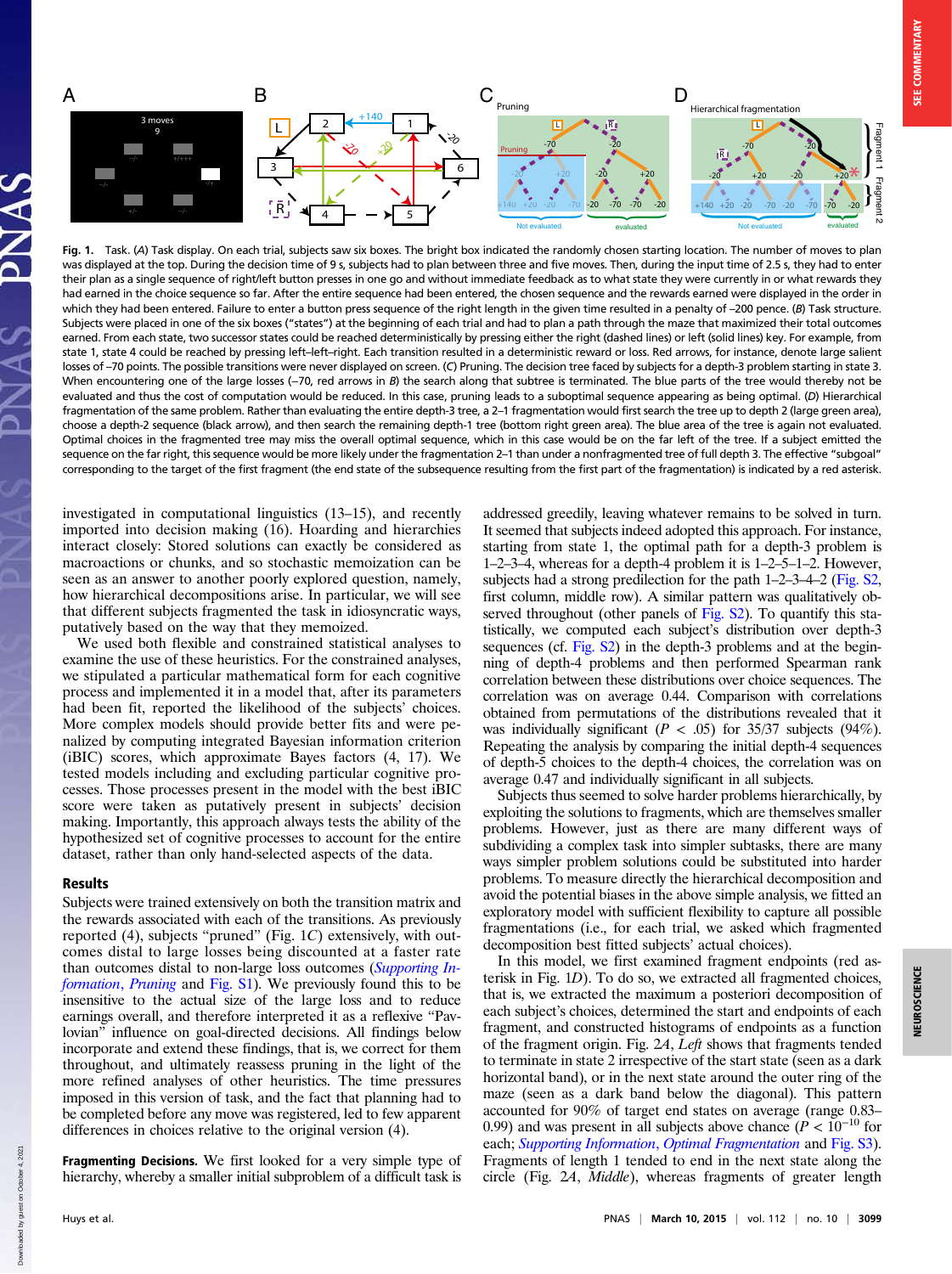

Fig. 2. Fragmentation. (A) Fragment endpoint distributions when including all fragments within an individual choice sequence. Each panel shows the distribution of end states for fragments starting in each of the six states (fragment start states). The left column shows the end point distribution when considering all fragments. Fragments starting in state 5 terminated in state 2 or state 6 with high probability. The middle column shows the endpoints of fragments of length one, and the rightmost column the endpoints of fragments of length greater than one. (B) Endpoint distribution for fragmentation that achieves the optimal choice at the least computational cost.

terminated in state 2 irrespective of where they started (Fig. 2A, Right) and typically reaped the big reward when transitioning from state 1. Importantly, this structure was stable through the hierarchical decomposition: It was present when considering only the first fragment at the root of the decision tree and also when considering only the second fragment inside the decision tree ([Fig.](http://www.pnas.org/lookup/suppl/doi:10.1073/pnas.1414219112/-/DCSupplemental/pnas.201414219SI.pdf?targetid=nameddest=SF4) [S4](http://www.pnas.org/lookup/suppl/doi:10.1073/pnas.1414219112/-/DCSupplemental/pnas.201414219SI.pdf?targetid=nameddest=SF4)*A*). Finally, we examined the delays between button presses. Button press delays preceding depth-1 fragments were on average 9.7ms longer than the decision time before longer fragments  $[t(36) = 2.17, P = 0.037]$ . Because the computational requirement for shorter fragments is smaller than that for long fragments, this suggests that emitting a short fragment is the result of failed deeper searches. Thus, subjects seemed to build decision trees repeatedly until they found a path through the salient reward (transitioning from state 1 to 2); failing this, they would move one step along the circle (the off-diagonal band) and then reattempt to build a decision tree that would lead them to state 2. This suggests that subjects might have treated state 2 as a subgoal, which makes intuitive sense because this usually corresponds to earning the large reward of +140 when reached from state 1.

The driving force behind fragmentation should be the reduction in computational cost, a simple measure of which is the total number of computations—here largely additions—required to sum the rewards along all paths in a tree. A full evaluation of a depth-3 tree would require a sum of three outcomes for each of the eight arms, that is,  $3 \times 8 = 24$  computations, and more generally  $d \times 2^d$  computations for a depth-d tree. Using this measure of computational cost, the fragmentation in Fig. 1D would require evaluation of a depth-2 and then a depth-1 tree, resulting in  $(2 \times 2^2) + (1 \times 2^1) = 10$  computations (i.e., a reduction of the computational cost by more than 50%) (Fig. 1D). (The results remain the same when quantifying the cost of using dynamic programming, which is in general more efficient; see *[Supporting](http://www.pnas.org/lookup/suppl/doi:10.1073/pnas.1414219112/-/DCSupplemental/pnas.201414219SI.pdf?targetid=nameddest=STXT)* Information, [Optimal Fragmentation](http://www.pnas.org/lookup/suppl/doi:10.1073/pnas.1414219112/-/DCSupplemental/pnas.201414219SI.pdf?targetid=nameddest=STXT) for further details.) Given these costs, one can identify, for each state–depth problem, the fragmentation with the least computational cost that still selects the optimal choice. The distribution over fragment endpoints for the optimal decomposition is shown in Fig. 2B and matches the empirically inferred distributions well (Fig. 2A). Fig.  $3A$  and B show that the frequency of fragment depths and the overall distribution over end states also match the optimal distribution well. This suggests that participants chose a hierarchical task decomposition that nearly optimally reduced computational cost. For this task, the near-optimal fragmentation can be interpreted in terms of two organizing principles: one aligned with the perceptually salient transition structure (the ring of states) and the other with the reinforcement structure (the large rewards).

The distribution of fragment endpoints showed substantial structure that was present in every single subject. However, precisely because of the exploratory intention to allow for the discovery of any target pattern, this model (called "baseline + unrestricted fragmentation") enjoyed very many degrees of freedom. It was able to reproduce the detailed choice patterns with high fidelity and accounted for 64% of the variability ([Fig. S2](http://www.pnas.org/lookup/suppl/doi:10.1073/pnas.1414219112/-/DCSupplemental/pnas.201414219SI.pdf?targetid=nameddest=SF2), blue line). However, for the same reason, it overfitted the data. When integrating over all fragmentations it had a worse iBIC score than the baseline model without fragmentation ( $\triangle$ iBIC = 682).

One way to capture the fragmentation structure would be to build a process model (i.e., an account of how subjects actually solve the metacontrol problem of decomposing a problem). This is beyond the scope of the current work. However, in an effort to constrain possible theoretical frameworks for this, we built a reduced model in which the full tree was replaced by the most frequently used fragmented version of the tree for each particular subject. For instance, if the tree starting in state 3 was most frequently decomposed into a tree of depth 2 followed by a depth-1 tree, as displayed in Fig. 1D, then this unique fragmentation was assumed to be fixed for the entire experiment for that state and depth. Fixing fragmentations for individuals did not substantially alter the fragment endpoint distributions ([Fig. S4](http://www.pnas.org/lookup/suppl/doi:10.1073/pnas.1414219112/-/DCSupplemental/pnas.201414219SI.pdf?targetid=nameddest=SF4)B) and the optimal pattern was still significantly present in every subject ( $P < 10^{-10}$ , binomial test). This model ("baseline + restricted fragmentation") improved the fit over the baseline model (Fig.  $S5A$  and B) and led to a substantial improvement in formal model comparison (Fig. 3C). Importantly, this model was as identifiable as the previous simpler models without fragmentation: We fitted each model to surrogate data generated from each of the models and were always able to recover the correct model (Supporting Information, [Robustness of Inference](http://www.pnas.org/lookup/suppl/doi:10.1073/pnas.1414219112/-/DCSupplemental/pnas.201414219SI.pdf?targetid=nameddest=STXT) and [Table S1\)](http://www.pnas.org/lookup/suppl/doi:10.1073/pnas.1414219112/-/DCSupplemental/pnas.201414219SI.pdf?targetid=nameddest=ST1).

However, repeating this procedure, but now forcing all subjects to decompose problems in the same manner, produced a worse model  $(\Delta iBIC = 116$  compared with baseline model). Thus, fragmentation strategies were stable within individuals, but varied across different subjects. These results suggest that subgoals (the salient reward) and the decomposition of plans are intimately related. They constrain the processes that generate the fragmentation in the first place by identifying salient reinforcements as one central influence.

Stochastic Memoization. The fact that fragmentation is consistent for a given subject but varies between different subjects suggests the possibility that each subject generates one or a few possible decompositions and then sticks with this limited collection. Different subjects could generate and stick with different decompositions. For instance, the subject might initially generate action sequences through a laborious and computationally expensive tree search, but later on simply reuse a past solution. This memoization process ([Fig. S6](http://www.pnas.org/lookup/suppl/doi:10.1073/pnas.1414219112/-/DCSupplemental/pnas.201414219SI.pdf?targetid=nameddest=SF6)) would make later choices duplicate early fragmentations. One sign of this could be in the temporal evolution of the use of fragments, with those ultimately used most frequently coming to dominate the distribution of fragments slowly. Thus, the distribution over fragments should become more strongly concentrated on a few fragments as the task progresses. We computed the probability of fragments over time in the model "baseline + unrestricted

Down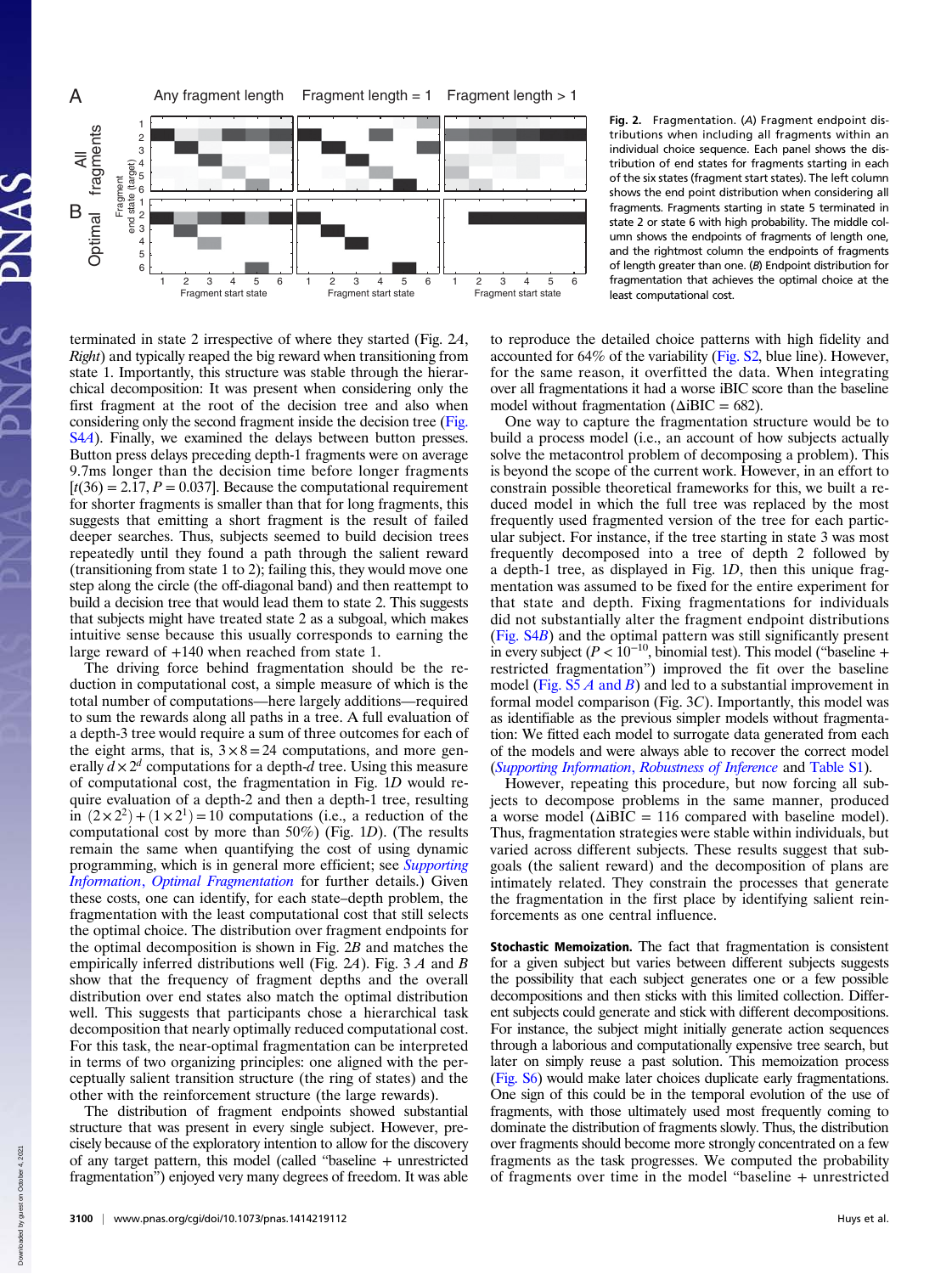fragmentation." Fig. 3D shows that the frequency of the most commonly used fragment increased gradually over time. In marked contrast, the frequency with which all other choice fragments were chosen decayed over time. Fig. 3E shows that this results in the entropy over the fragment distribution decaying steeply.

Precisely because the task is too hard to solve perfectly, however, subjects cannot be sure that their previously computed choice sequence really represents the best option. Stochastic memoization refers to probabilistic, as opposed to deterministic, reuse. It is more appropriate when the result of the computation might change if it were recomputed, for instance due to incomplete or error-prone computation. One formalization of such a process is inspired by a method invented in computational linguistics (14, 16) that employs a distribution known as the "Chinese restaurant process" (CRP) (18). A CRP defines a probability distribution consisting of two terms. The first term is proportional to the frequency of past samples, whereas the second is the "base distribution" from which samples are drawn in the first place. Applied to the current problem, this model assumes that the probability of emitting a particular fragment is a weighted sum of two probabilities: the frequency of that particular fragment in the collection of previous choices and the probability that the fragment would be chosen anew if the solution to the problem were recomputed (i.e., the probability under the model baseline + restricted fragmentation). One critical feature of the CRP statistical model is a gradual change, with the choice probability being initially mainly driven by the base model (implying recomputation), and later by subjects' past choices (implying stronger reuse later; see Eq. 2). This transfer from flexible but costly computation to inflexible reliance on past experience is reminiscent of arguments about the transfer from goal-directed to habitual controllers (3, 19). However, by relying only on which choice was emitted rather than on how good it was, it also differs from certain formalizations of habits (3).

Fig. 3C and [Fig. S5](http://www.pnas.org/lookup/suppl/doi:10.1073/pnas.1414219112/-/DCSupplemental/pnas.201414219SI.pdf?targetid=nameddest=SF5) show that the CRP addition in the augmented model "baseline + restricted fragmentation + stochastic memoization" outperformed the other models. Fitted reward sensitivity parameters correlated closely with the true reward sizes (mean of 0.994), and the target structure of the fragments was again not substantially altered by the inclusion of stochastic memoization [\(Fig. S4](http://www.pnas.org/lookup/suppl/doi:10.1073/pnas.1414219112/-/DCSupplemental/pnas.201414219SI.pdf?targetid=nameddest=SF4)C). Adding stochastic memoization to the model with unrestricted fragmentation also improved all measures of model fit drastically (log likelihood improved for every subject by 43  $\pm$  22; 14% more variance explained;  $\Delta iBIC = 4,162$ ). The

same was true when controlling for an increase in the scaling of the reward sensitivities [i.e., an increase in exploitation (20)] over time ( $\triangle$ iBIC = 86), and the model was also clearly identifiable on surrogate datasets ([Supporting Information](http://www.pnas.org/lookup/suppl/doi:10.1073/pnas.1414219112/-/DCSupplemental/pnas.201414219SI.pdf?targetid=nameddest=STXT), Robustness of In[ference](http://www.pnas.org/lookup/suppl/doi:10.1073/pnas.1414219112/-/DCSupplemental/pnas.201414219SI.pdf?targetid=nameddest=STXT) and [Table S1\)](http://www.pnas.org/lookup/suppl/doi:10.1073/pnas.1414219112/-/DCSupplemental/pnas.201414219SI.pdf?targetid=nameddest=ST1). Finally, corresponding parameters were highly correlated between all models tested  $(0.81 \pm 0.06)$ , suggesting that parameters captured similar variability in different models.

Pruning. Finally, we considered whether the pruning that we had previously seen using a similar task (4) might have been an artifact of the incomplete analysis of fragmentation and memoization. The baseline model that we fit included two pruning parameters: one that discounted outcomes distal to large losses  $(\gamma_S)$  and another  $(\gamma_G)$  that discounted distal outcomes in a value-independent manner ([Supporting Information](http://www.pnas.org/lookup/suppl/doi:10.1073/pnas.1414219112/-/DCSupplemental/pnas.201414219SI.pdf?targetid=nameddest=STXT), Pruning). However, the relationship between these two parameters was not constrained by the models. We examined the pruning parameters in the (overfitting) model "baseline + unrestricted fragmentation + stochastic memoization" because this model captured 78% of the variance, and hence controlled most strongly for all other processes. Fig. 3F shows that the continuation rate after outcomes other than large losses was indistinguishable from 1 (and hence  $\gamma_G$  from zero), arguing that the apparent general discounting factor whereby subjects do not always look to the end of a tree is actually an epiphenomenon of hierarchical decomposition. However, every subject discounted outcomes distant to large losses more steeply than other distant outcomes  $(1 - \gamma_S < 1 - \gamma_G$  for 37/37 subjects). That is, pruning remained a powerful effect even when controlling for fragmentation and reuse as much as possible. Given that most fragments were short enough to be computed fully (Fig. 3B; however, note that owing to the length of the fragments the actual number of choices being part of longer fragments is higher), this also underscores our previous contention that pruning is a Pavlovian and reflexive response to aversive outcomes (4).

Intelligence Quotient. It has been suggested that subjects' ability to decompose problems into larger chunks is a key ingredient of intelligence (21). The correlation between mean fragment length and verbal intelligence quotient (IQ) measured by a reading test was not significant ( $\rho = 0.08$ ,  $P = 0.64$ ).

## Discussion

Our results suggest that humans naturally decompose problems in a way that efficiently trades computational cost for performance;



Fig. 3. Fragment characteristics. (A) Distribution over inferred fragment lengths. (B) Overall distribution over fragment endpoints. State 2 is the most frequent endpoint. Blue lines in  $A$  and  $B$  show the distributions for the optimal fragmentations. (C) Nested model comparison. Each bar shows the group-level iBIC score for one model, when adding additional cognitive processes. (D) Over time, only the most frequently used fragment increases in frequency, whereas all others decay and are used less frequently. (E) The entropy of the distribution over fragments used falls nearly linearly over time. (F) Discount factors (within fragments). An outcome lying x transitions ahead is multiplied by 1 –  $\gamma$  a total of x − 1 times. For outcomes lying distant to large losses ("specific pruning") 1− $\gamma_s$  is substantially smaller than 1, implying robust discounting. In contrast, for outcomes distant to non-large loss outcomes ("general pruning"),  $1-\gamma_G$  is indistinguishable from 1 for every subject, meaning that these are not downweighted within fragments. Thus, subjects search to the end of the fragment but show a strong tendency to stop the search at large losses even within the fragments  $(1 - \gamma_S < 1)$ .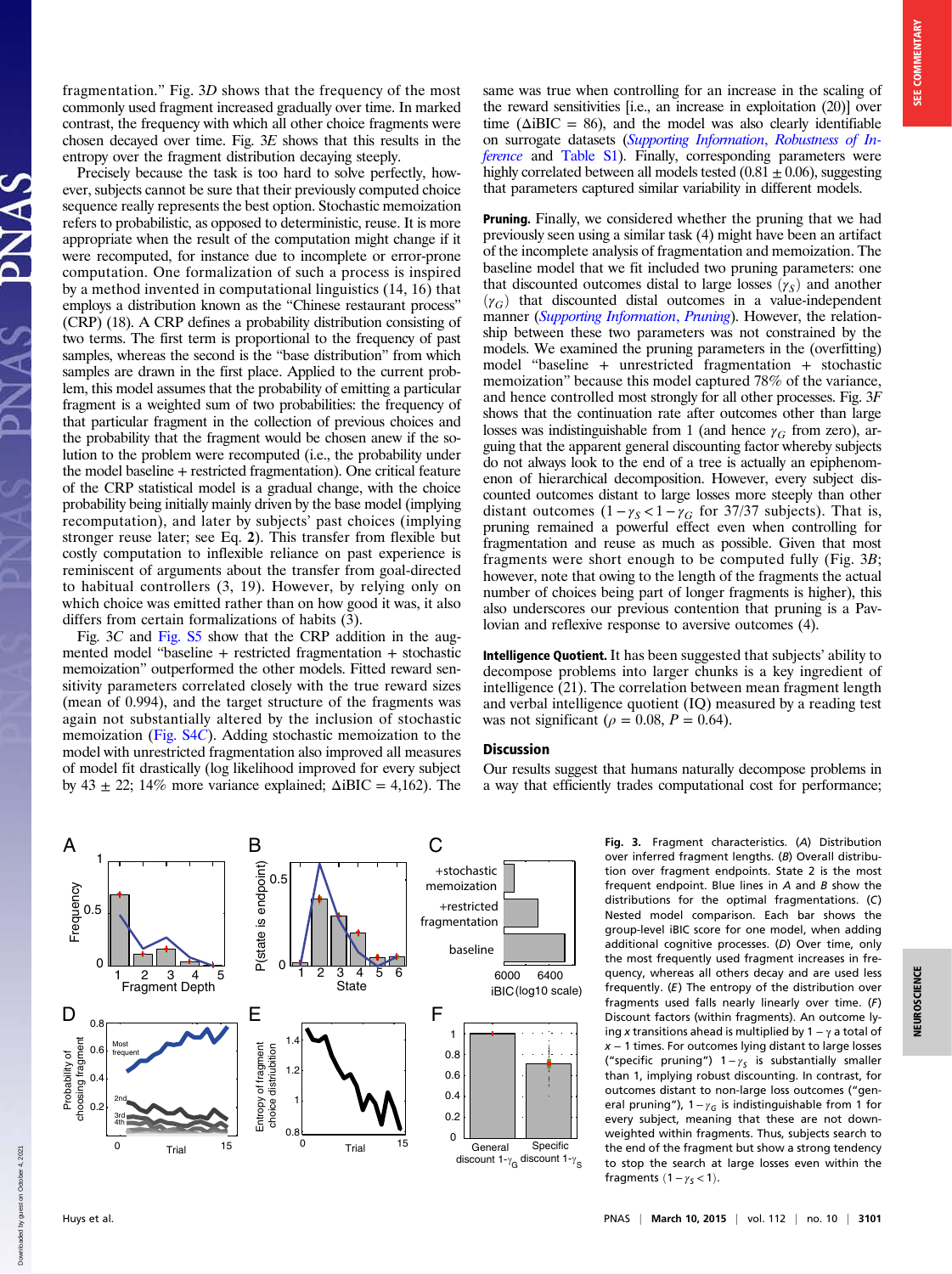that the fragmentation of the task and the search strategy are shaped both by salient rewards and by salient perceptual features of the task; that subjects initially generate action sequences using a tree-search process, but later rely on a stored representation thereof; and that whenever subjects perform a mental search of a decision tree they have a tendency to prune the tree upon encountering salient losses. These features operate cumulatively: Subjects concurrently use multiple approximations when solving planning tasks. We were able to find sufficient evidence in favor of relatively complex models, potentially because of the high accuracy exhibited by the subjects—[Fig. S2](http://www.pnas.org/lookup/suppl/doi:10.1073/pnas.1414219112/-/DCSupplemental/pnas.201414219SI.pdf?targetid=nameddest=SF2), bottom row, shows that even at depth 5 subjects rarely made very poor choices, even given the relatively tight time constraints.

Fragmentation. The fact that the decomposition achieved in this task is so close to the optimum (Fig.  $3A$  and B) is striking, particularly because finding an optimal fragmentation is typically more difficult than finding an optimal path. We were not able to address directly how this was achieved (i.e., to build a process model) but rather fitted all possible fragmentations to identify the relevant features.

One possibility is that the fragmentation arises from the exact sequence in which parts of the decision tree are searched. A hint comes from the suggestion that subjects search for the large reward, accept whatever path they find that leads them there, and then start recomputing from there onward. If they fail to find a path to the large reward, they move one step along the circle and try again. One immediate prediction from this is borne out: Fragments that only move one step along the circle often represent a failure of the search and should take longer to produce than longer fragments, even though they involve less computational cost. Thus, if it is this strategy that drives subjects' internal search through the decision tree, then the optimality of the decomposition hinges directly on the relationship between the subgoal subjects aim for and the likelihood that this subgoal is on the optimal path. In the present task, the large reward subgoal was often on the optimal path. The fact that subjects rely so strongly on the salient reward in defining the subgoal bears some resemblance to the impact the large losses have. We have previously argued that the losses induce pruning in a reflexive, approximate, Pavlovian manner (4), and it may be that the selection of subgoals follows similar rules, as opposed to being derived in an adaptive manner from a clever insight into the task structure and optimality of various decompositions (see also ref. 21). It would certainly be highly instructive to alter the reward matrix such that this is not the case any more—one would expect the optimality of the decomposition to then break (see [Fig. S7](http://www.pnas.org/lookup/suppl/doi:10.1073/pnas.1414219112/-/DCSupplemental/pnas.201414219SI.pdf?targetid=nameddest=SF7) for a predicted fragment endpoint distribution for a simple alteration to the reward matrix).

One might compare the hierarchical decomposition that we observed with those that have been studied in frameworks that explicitly set out to study hierarchical control (rather than to study pruning, which was our original target). A central construct in those tasks is that of a functional bottleneck—a state that makes a worthy subgoal because many paths have to flow through it by virtue of its position in state space (22–27). In our task, no state has this status—all states are equally connected—it is the reward structure that licenses the particular fragmentation.

Against our expectations (21) we did not find a correlation between verbal IQ and the average length of fragments. This is possibly because the Wechsler Test of Adult Reading (WTAR) used here is more a measure of verbal than fluid IQ. Alternatively, optimality in this task implies efficient selection of paths at the least computational cost. It is conceivable that the prediction should have been the opposite: that participants with higher IQ should have smaller average fragment length but achieve similar outcomes. A mixture between these two effects may explain the current null finding.

Memoization and Option Generation. One important insight that has engendered extensive research in decision making over the

past decade is the distinction between goal-directed decisions and cached habits. Whereas the former suffer the sort of computational complexities that justify fragmentation, the latter suffer from a requirement for sampling from the world, or a model thereof: Instead of thinking through the future, the consequences of choices are experienced, and these experiences are cached to determine future choices (3, 28). Memoization is explicitly a form of caching, exhibiting the signature characteristic that if the environment suddenly changes (for instance via outcome devaluation or contingency degradation) the cached values will remain the same, and so control based on them will look maladaptive.

One common formalization of cached habit is in terms of stateaction or  $Q$  values (29), which estimate the long-run utility that would be accrued from a state given a particular first action. A similar process might be applied to entire action sequences (6). However, these values depend on the depth of the problem, or subproblem, being solved, and because this is not fixed in the current problem these approaches provide little traction. Instead, stochastic memoization invites consideration of what might be a simpler form of cached habit, namely, a fixed sequence of actions (5, 11), which is like a macroaction or option (1). The equivalent of progressive habitization arises naturally from Eq. 2, because the probability of performing a whole new tree search (i.e., sampling from the base measure) decreases with the number of relevant trials so far. However, note that our form of stochastic memoization was independent of reward (i.e., memoization did not depend on the actual quality of the solution produced; it is therefore more like a refined form of choice kernel); indeed, it is known that nonhuman primate choices, for instance, depend substantially on their own past choices, above and beyond the rewards associated with the decisions (30, 31). Similar arguments have been made for human choices in a variety of tasks and settings (32, 33) and have been argued to be under dopaminergic (34) and serotonergic (35) control.

# Materials and Methods

**Participants.** We recruited 41 healthy volunteers (21 female;  $23.3 \pm 3.7$  y) via the University College London psychology subject pool. They were screened for past and present psychiatric disorders (including drug and alcohol abuse) with the Mini International Neuropsychiatric Inventory (36). Subjects with past or current axis I diagnosis were excluded (one participant was excluded owing to previous substance dependence). Subjects completed the WTAR (37) (mean = 111, SD = 4.2) to assess IQ. The study was approved by the University College London Graduate School Ethics Committee. Subjects provided written, informed consent and were remunerated based on performance, up to a maximum of £40.

Task. The task is described in Fig. 1 and was adapted for functional MRI (fMRI) from one described in detail elsewhere (4) and programmed in Cogent 2000 ([www.vislab.ucl.ac.uk/Cogent\)](http://www.vislab.ucl.ac.uk/Cogent), a stimulus presentation toolbox for MATLAB (version 7.1). The fMRI results will be reported elsewhere, and we here report analyses only of the behavior of the same 37 subjects included there. Subjects were first extensively trained on the transition and reward matrix and all passed a test. Each of 90 trials of the main experiment began in a random starting state, but the combination of starting state and depth were biased such that in 60 trials it was optimal to transition through large losses, whereas in 30 trials the optimal path did not involve transition through a large loss. As part of the training, subjects had performed 32 trials that matched those of the main experiment, but in 18 of which there was no time restriction. The analyses presented here include these training trials. The experiment contained additional "restricted plan" trials, where subjects chose between two predefined paths, as a control condition for the fMRI analysis. These trials were not analyzed here.

Fragmentation. This model subdivided action sequences. The probability of a sequence a was represented as the product of the probability of  $K$  fragment action sequences:

$$
p(\mathbf{a}|s,d,\mathcal{Q}^P) = p\Big(\mathbf{a}^{(1)}|s,d\Big) \prod_{k=2}^K p\Big(\mathbf{a}^{(k)}|\mathbf{a}^{(k-1)},s,d,\mathcal{Q}^P\Big),\tag{1}
$$

where s and d denote start state and overall depth. The probabilities depend on the value  $\mathcal{Q}^P$  from the baseline model that includes pruning and loss

Downloaded by guest on October 4, 2021 loaded by guest on October 4, 202